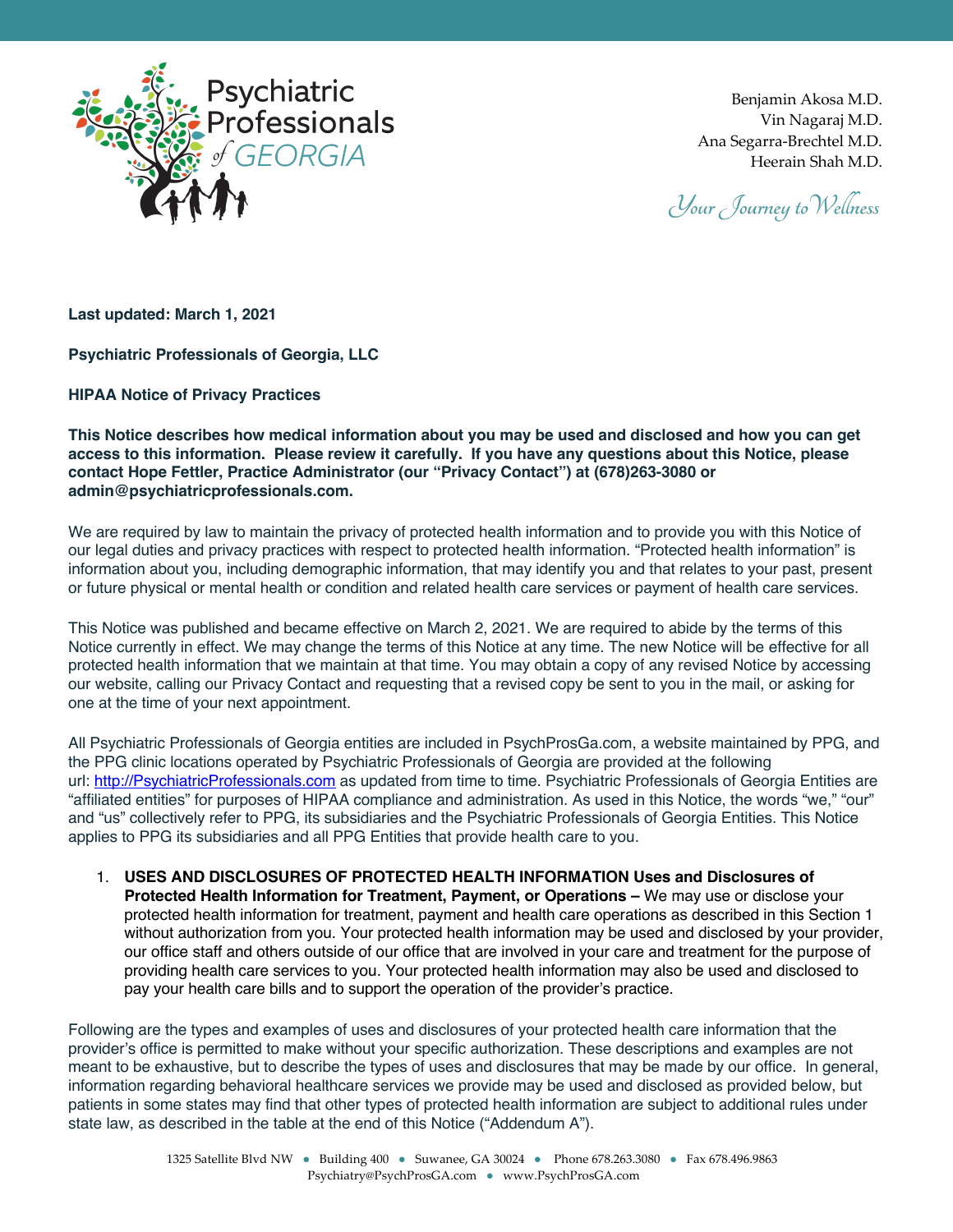

Your Journey to Wellness

**Treatment:** We will use and disclose your protected health information to provide, coordinate, or manage your health care and any related services. This includes the coordination or management of your health care with a third party, consultations with another provider, or your referral to another provider for your diagnosis and treatment. For example, a provider treating you may need to know if you have other health problems that might complicate your treatment and therefore may request your medical record from another health care provider that has provided treatment to you.

**Payment:** Your protected health information may be used to obtain or provide payment for your healthcare services, including disclosures to other entities. This may include certain activities that your health insurance plan may undertake before it approves or pays for the services, we recommend for you, such as making a determination of eligibility or coverage for insurance benefits, reviewing services provided to you, and undertaking utilization review activities. For example, we may need to give your insurance company information about therapy you received so your insurance will pay for the care.

**Operations:** We may use or disclose your protected health information in order to support the business activities of your provider's practice. These activities include, but are not limited to: quality assessment and improvement activities; reviewing the competence or qualifications of professionals; securing stop-loss or excess of loss insurance; obtaining legal services or conducting compliance programs or auditing functions; business planning and development; business management and general administrative activities, such as compliance with the Health Insurance Portability and Accountability Act; resolution of internal grievances; due diligence in connection with the sale or transfer of assets of your provider's practice; creating de-identified health information; and conducting or arranging for other business activities. For example, we may use your health information to evaluate the performance of our providers and staff in providing care to you. In addition, we may disclose your protected health information to another provider, health plan, or health care clearinghouse for limited operational purposes of the recipient, as long as the other entity has, or has had, a relationship with you. Such disclosures will be limited to certain purposes, including quality assessment and improvement activities, population-based activities relating to improving health or reducing health care costs, case management, conducting training programs, accreditation, certification, licensing, credentialing activities, and health care fraud and abuse detection and compliance programs.

**Business Associates:** We may share your protected health information with third party "business associates" that perform various activities (e.g., billing, transcription services, accounting services, legal services) for the practice. Whenever an arrangement between our office and a business associate involves the use or disclosure of your protected health information, we will have a written contract that contains terms that will protect the privacy of your protected health information.

**Treatment Alternatives and Health-Related Products and Services:** We may use or disclose your protected health information, as necessary, to provide you with information about a product or service to encourage you to purchase or use the product or services for the following limited purposes: (1) to describe our participation in a provider network or health plan network, or to describe if, and the extent to which, a product or service (or payment for such product or service) is provided by our practice or included in a plan of benefits; (2) for your treatment; or (3) for your case management or care coordination, or to direct or recommend alternative treatments, therapies, providers, or settings of care.

**Family and Friends:** We may provide your protected health information to individuals, such as family and friends, who are involved in your care or who help pay for your care. We may do this if you tell us we can do so, or if you know we are sharing your protected health information with these people and you do not object. There may also be circumstances when we can assume, based on our professional judgment, that you would not object. For example, we may assume you agree to our disclosure of your information to your spouse if your spouse comes with you into the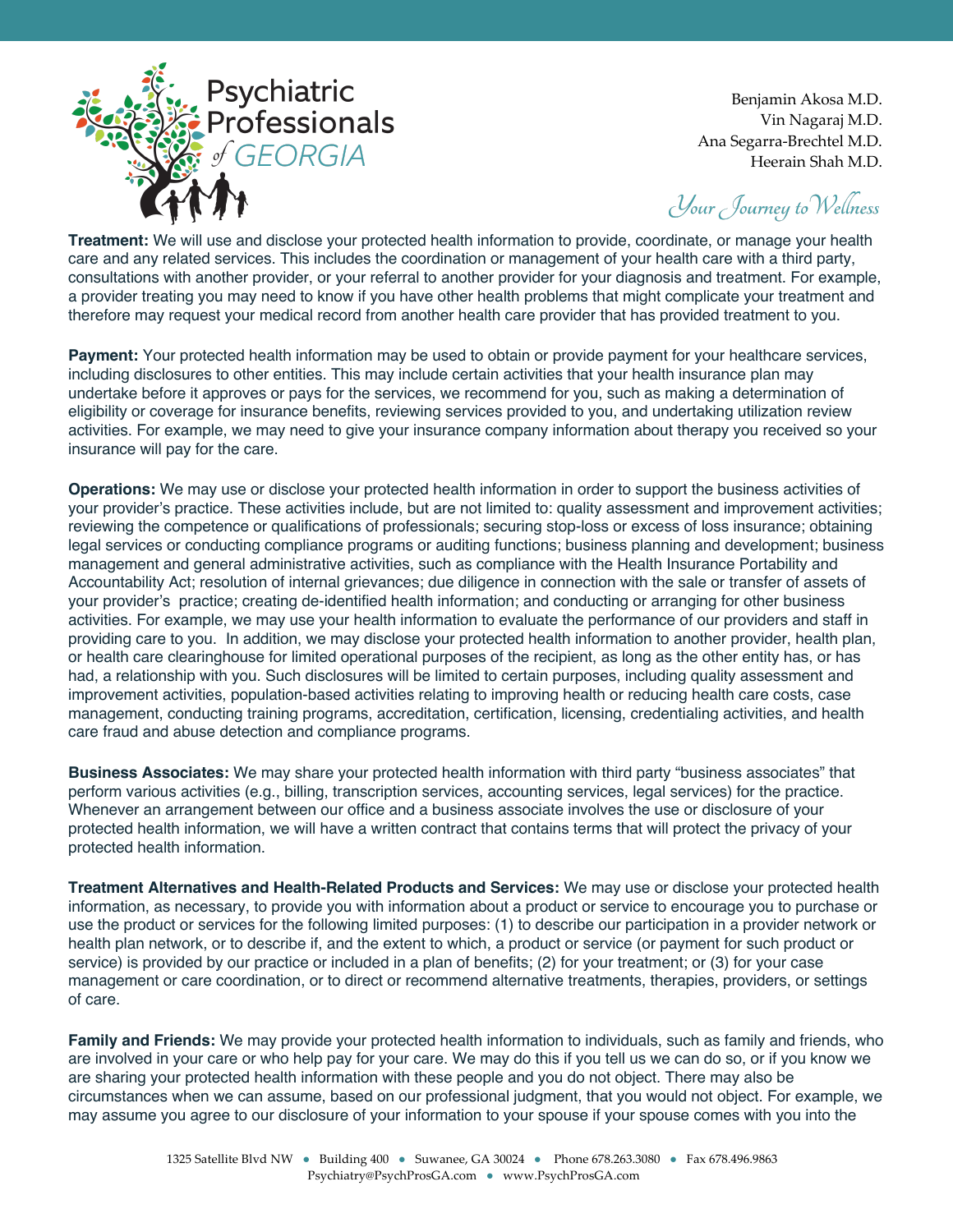

Your Journey to Wellness

exam room. Also, if you are not able to approve or object to a disclosure, we may make disclosures to a particular individual (such as a family member or friend), that we feel are in your best interest and that relate to that person's involvement in your care or payment of your care. For example, we may make a professional judgment about your best interests that allow another person to pick up things, such as prescriptions and medical supplies.

2. **OTHER PERMITTED USES AND DISCLOSURES OF PROTECTED HEALTH INFORMATION** We may use or disclose your protected health information without your permission in the following circumstances, subject to all applicable legal requirements and limitations:

**As Required By Law:** As required by federal, state, or local law.

**Public Health Activities:** To a public health authority for public health activities including the following: to prevent or control disease, injury or disability; or to report births, deaths, suspected abuse or neglect, non-accidental physical injuries, reactions to medications or problems with products.

**Health Oversight Activities:** To a health oversight agency for audits, investigations, inspections, licensing purposes, or as necessary for certain government agencies to monitor the health care system, government programs, and compliance with civil rights laws.

**Lawsuits and Disputes:** In response to a subpoena or a court or administrative order, if you are involved in a lawsuit or a dispute, or in response to a court order, subpoena, warrant, summons or similar process, if asked to do so by law enforcement.

**Law Enforcement:** To law enforcement for law enforcement purposes, so long as applicable legal requirements are met.

**Coroners, Medical Examiners and Funeral Directors:** To a coroner or medical examiner, (as necessary, for example, to identify a deceased person or determine the cause of death) or to a funeral director, as necessary to allow him/her to carry out his/her activities.

**Organ and Tissue Donation:** If you are an organ or tissue donor, to organizations that handle organ procurement or organ, eye or tissue transplantation, or to an organ donation bank, as necessary to facilitate a donation and transplantation.

**Research:** For research purposes under certain limited circumstances. Research projects are subject to a special approval process. Therefore, we will not use or disclose your protected health information for research purposes until the particular research project has been approved through this special approval process

**Serious Threat to Health or Safety; Disaster Relief:** To appropriate individual(s)/organization(s) when necessary (i) to prevent a serious threat to your health and safety or that of the public or another person, or (ii) to identify, locate, or notify your family members or persons responsible for you in a disaster relief effort.

**Military and Veterans:** As required by military command or other government authority for information about a member of the domestic or foreign armed forces, if you are a member of the armed forces.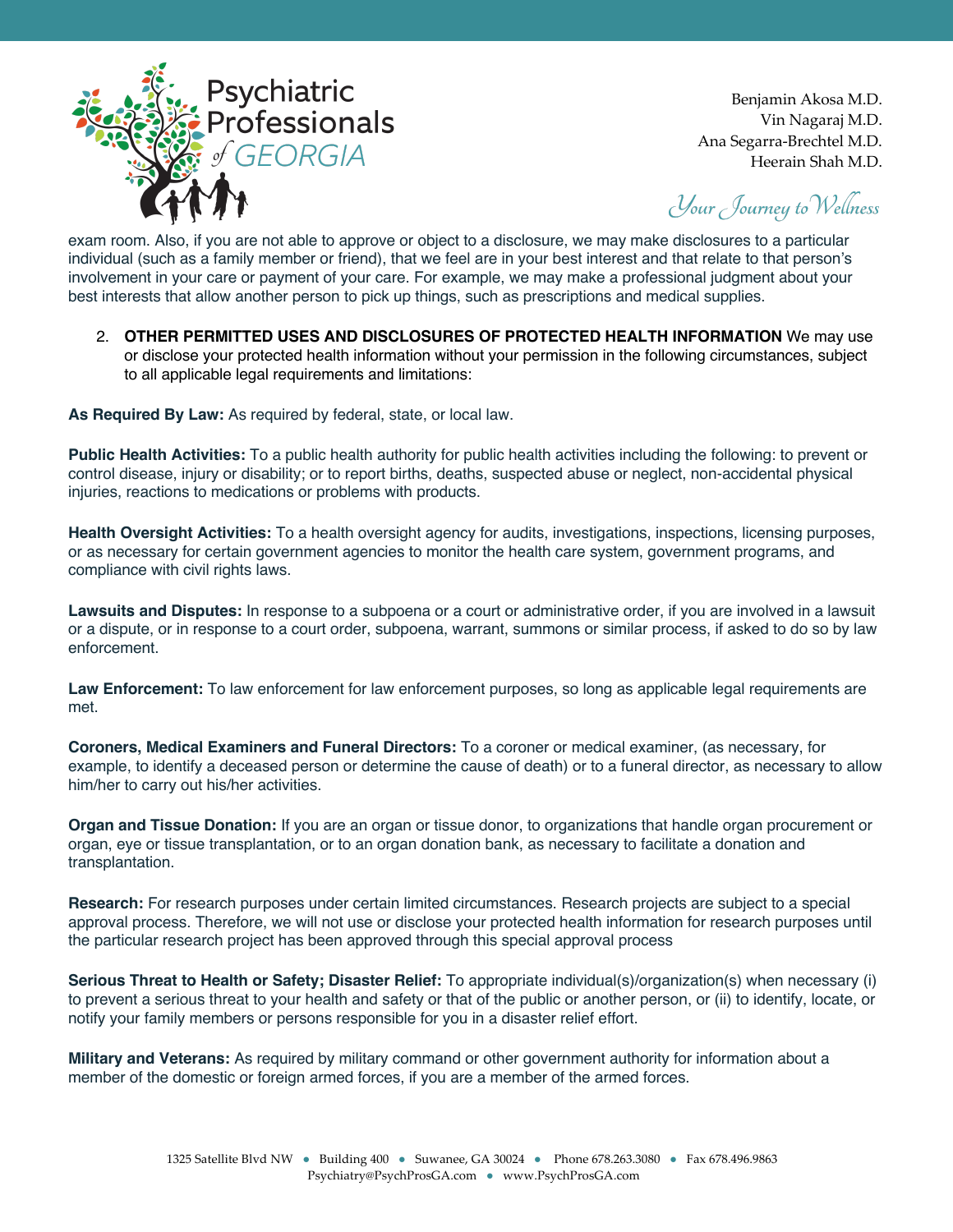

Your Journey to Wellness

**National Security; Intelligence Activities; Protective Service:** To federal officials for intelligence, counterintelligence, and other national security activities authorized by law, including activities related to the protection of the President, other authorized persons or foreign heads of state, or related to the conduct of special investigations.

**Workers' Compensation:** For workers' compensation or similar work-related injury programs, to the extent required by law.

**Inmates:** To a correctional institution (if you are an inmate) or a law enforcement official (if you are in that official's custody) as necessary (i) for the institution to provide you with health care; (ii) to protect your or others' health and safety; or (iii) for the safety and security of the correctional institution.

3. **USES AND DISCLOSURES OF PROTECTED HEALTH INFORMATION BASED UPON YOUR WRITTEN AUTHORIZATION** All other uses and disclosures of your protected health information not covered by this Notice will be made only with your written authorization. We would seek your authorization, for example, if we wanted to use or disclose your health information for research or marketing purposes. In some situations, federal and state laws may require authorization from you before we can disclose specially protected health information. Examples of protected health information that may be subject to special protections include protected health information involving mental health, HIV/AIDS, reproductive health, sexually transmitted or other communicable diseases, and alcohol or drug abuse. We may limit disclosure of the specially protected health information to what the law permits, or we may contact you for the necessary authorization.

You may revoke any authorization, at any time, by notifying, in writing, our Privacy Contact. If you revoke your authorization, we will no longer use or disclose your protected health information for the purpose you had previously approved, except to the extent that your provider's practice has taken an action in reliance on the use or disclosure indicated in the authorization.

4. **YOUR RIGHT** Following is a statement of your rights with respect to your protected health information and a brief description of how you may exercise these rights.

**You have the right to inspect and copy your protected health information.** This means you may inspect and obtain a copy of protected health information about you that is contained in your chart, including medical and billing records and any other records that your provider and the practice use for making decisions about you. Requests to access your protected health information must be made in writing and submitted to our Privacy Contact. We may charge you for the cost of copying, mailing or associated supplies.

Under federal law, however, you may not inspect or copy certain records, including: information compiled in reasonable anticipation of, or use in, a civil, criminal, or administrative action or proceeding; and protected health information that is subject to law that prohibits access to protected health information. Depending on the circumstances, a decision to deny access may be reviewable. In some circumstances, you may have a right to have this decision reviewed. Please contact our Privacy Contact if you have questions about access to your medical record.

**You have the right to request a restriction of your protected health information.** This means you may ask us not to use or disclose any part of your protected health information for the purposes of treatment, payment or healthcare operations. You may also request that any part of your protected health information not be disclosed to family members or friends who may be involved in your care or for notification purposes as described in this Notice. You may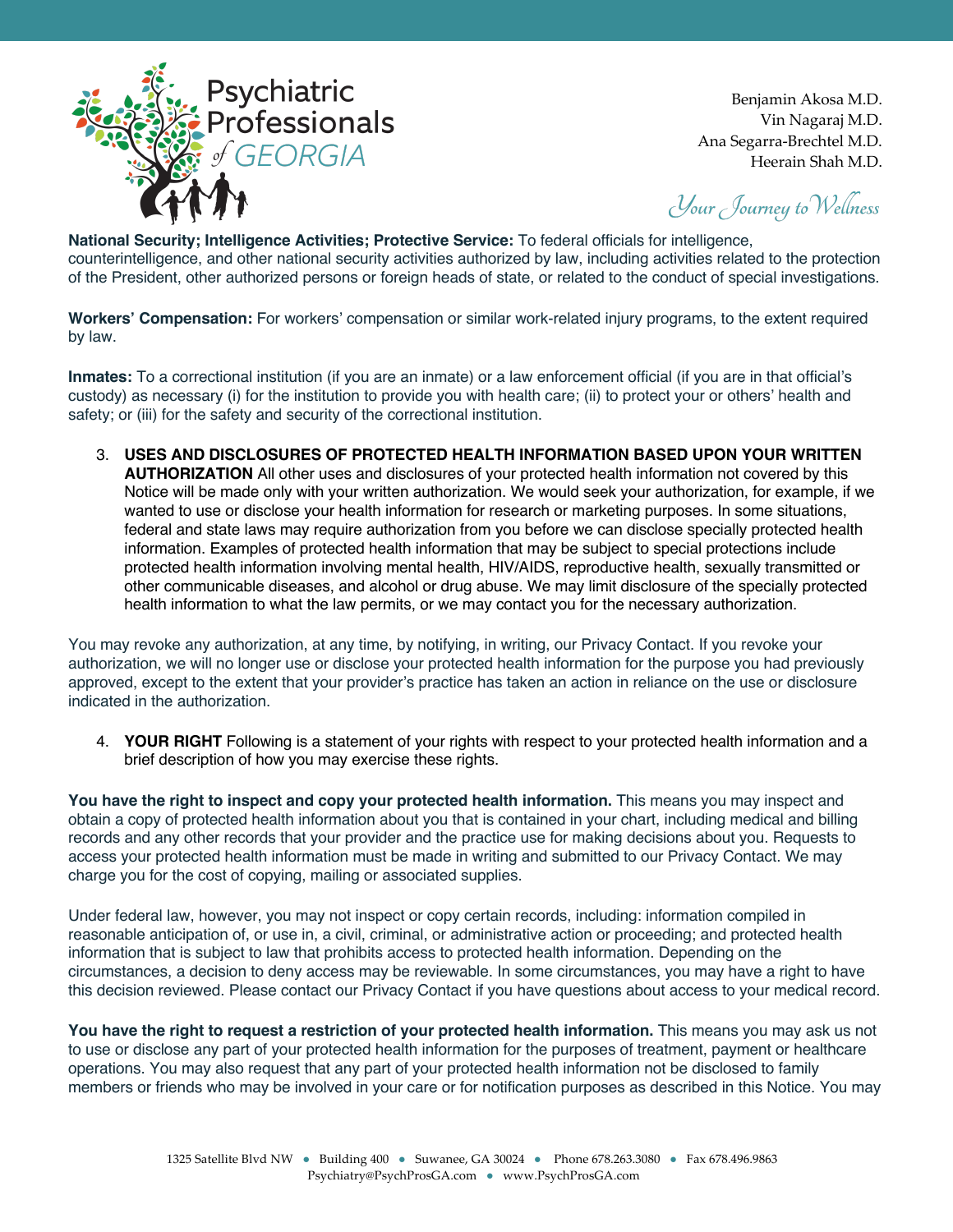

Your Journey to Wellness

make this request by submitting a written request to our Privacy Contact that states the specific restriction requested and to whom you want the restriction to apply.

Your provider is not required to agree to a restriction that you may request, unless you request to restrict the disclosure of your protected health information to a health plan for the purpose of carrying out payment or health care operations and the protected health information relates only to a health care item or service for which you have paid us in full out of your pocket (not through insurance), in which case we will accept such restriction request. If your provider does agree to the requested restriction, we may not use or disclose your protected health information in violation of that restriction unless it is needed to provide emergency treatment. With this in mind, please discuss any restriction you wish to request with our Privacy Contact.

**You have the right to request to receive confidential communications from us by alternative means or at an alternative location.** We will accommodate reasonable requests. We may also condition this accommodation by asking you for information as to how payment will be handled or specification of an alternative address or other method of contact. We will not request an explanation from you as to the basis for the request. Please make this request in writing to our Privacy Contact.

**You may have the right to request an amendment to your protected health information.** This means you may request an amendment of protected health information about you in a designated record set for as long as we maintain this information. In certain cases, we may deny your request for an amendment. If we deny your request for amendment, you have the right to file a statement of disagreement with us and we may prepare a rebuttal to your statement and will provide you with a copy of any such rebuttal. Please contact our Privacy Contact to determine if you have questions about amending your medical record. You may request an amendment to your medical record by submitting a written request to our Privacy Contact.

**You have the right to receive an accounting of certain disclosures we have made, if any, of your protected health information.** This right applies to disclosures for purposes other than treatment, payment or healthcare operations as described in this Notice. It also excludes disclosures we may have made to you, for a facility directory, to family members or friends involved in your care, or for notification purposes, disclosures for which you have signed an authorization and certain other disclosures. You have the right to receive specific information regarding these disclosures that occurred after during the six years prior to the date of your request. You may request a shorter timeframe. The right to receive this information is subject to certain exceptions, restrictions and limitations. To request an accounting of disclosures, submit a written request to our Privacy Contact.

**You have the right to be informed of any unauthorized disclosures of your unsecured protected health information**. This means that if we or our service providers improperly allow access to your unsecured health information in a way that compromises that information, we will provide you timely notice of that breach.

- 5. **COMPLAINTS** You may complain to us or to the Secretary of Department of Health and Human Services if you believe your privacy rights have been violated by us. You may file a complaint with us by notifying our Privacy Contact of your complaint. We will not retaliate against you for filing a complaint. You may contact our Privacy Contact for further information about the complaint process.
- 6. **FURTHER RESTRICTIONS** In some situations, federal and state laws may require authorization from you before we can disclose specially protected health information. Examples of protected health information that may be subject to special protections include protected health information involving mental health, HIV/AIDS, reproductive health, sexually transmitted or other communicable diseases, and alcohol or drug abuse. We